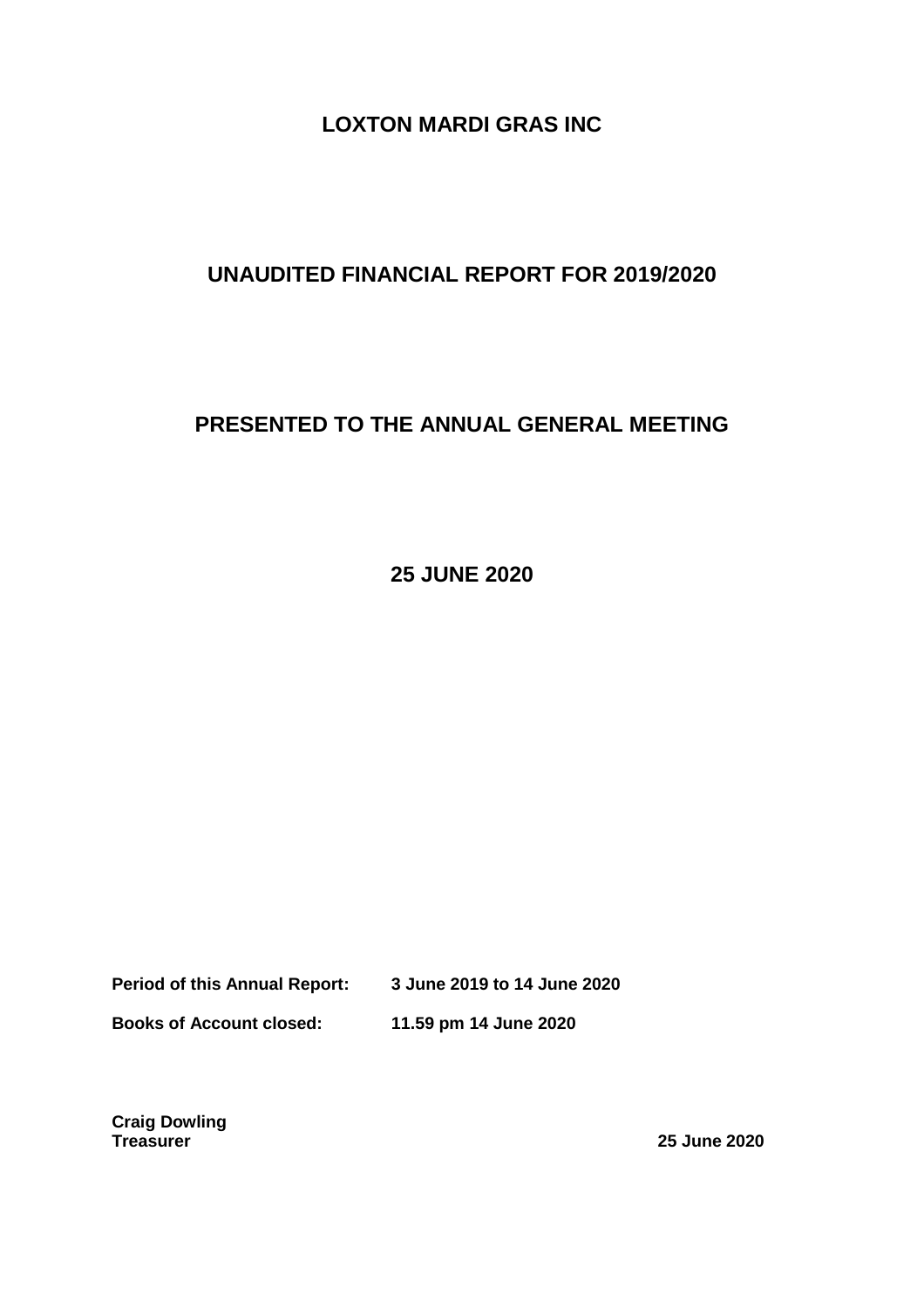## **TRANSACTION SUMMARY**

#### **Income**

| Brought Forward from 3 June 2019<br>Income from 3 June 2019<br><b>Transferred from Express Saver Account</b>                                           | \$10,855.32<br>\$29,934.91<br>\$2,500.00 <sup>1</sup>  |
|--------------------------------------------------------------------------------------------------------------------------------------------------------|--------------------------------------------------------|
| <b>Total funds available</b>                                                                                                                           | \$43,290.23                                            |
| <b>Expenditure</b>                                                                                                                                     |                                                        |
| Unpresented cheques from 2019<br>Ambassador Sponsor Reimbursements<br>Donations & Grants to CFS Volunteers Association<br>2020 Mardi Gras Running Cost | \$11,182.70<br>\$6,560.00<br>\$2,511.75<br>\$16,867.47 |
| <b>Total expenditure</b>                                                                                                                               | \$37,121.92                                            |
| <b>Operating Balance Carried Forward</b>                                                                                                               | $$6,168.31^{23}$                                       |

### **BANK ACCOUNTS**

Loxton Mardi Gras Inc operates two bank accounts:

#### **Express Saver (Investment) Account**

No transactions were conducted through this account. An end of period statement for this account is attached.

| <b>Opening Balance</b> | \$10,084.23 |
|------------------------|-------------|
| <b>Closing Balance</b> | \$7,644.40  |

#### **Society Cheque (Operating) Account**

This account is detailed in the attached cash book and reconciliation spreadsheets. An end of period statement for this account is attached.

| <b>Opening Balance</b> | \$1,822.62 |
|------------------------|------------|
| <b>Closing Balance</b> | \$6,168.31 |

 1 Transferred from the Express Saver (Investment) Account to meet administrative liabilities (eg, Insurance) which fell due before income streams commenced for the year.<br><sup>2</sup> Jackides \$4,000,00 avoilable for Community Crante, to be a

Includes \$4,000.00 available for Community Grants - to be retained to supplement funds available for Loxton

Mardi Gras 2021. 3 Includes \$2,000.00 approved by the Committee to be retained to meet administrative liabilities which fall due before income streams commence for 2020/2021.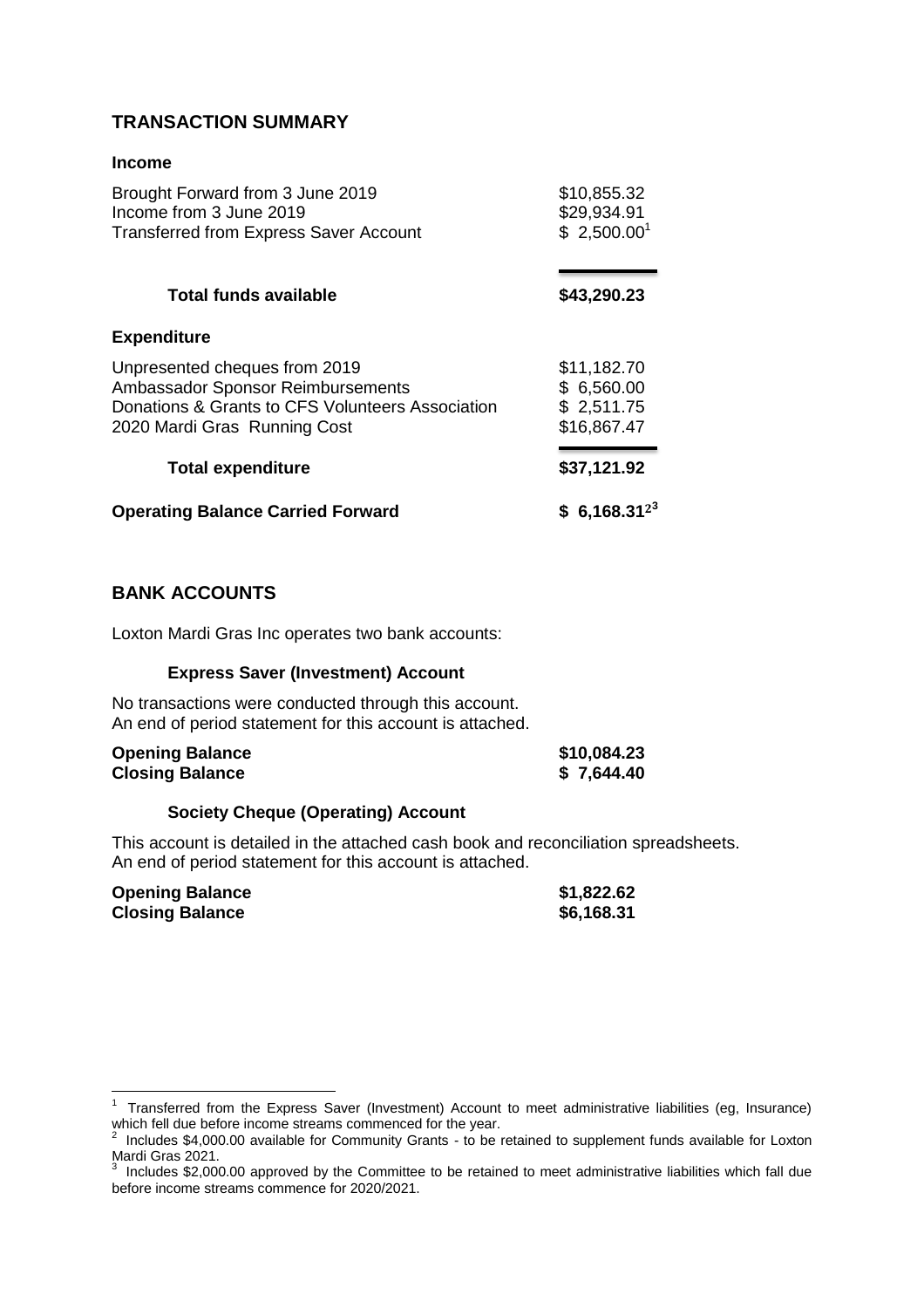#### **NARRATIVE AND ANALYSIS**

In the period of this report, Loxton Mardi Gras raised almost **\$30,000** through the efforts of Ambassador candidates (Charity, Community, Seniors and Juniors), as well as the Strawberry Fete conducted by the Loxton Mardi Gras Committee, commercial sponsorships, fees paid by stallholders on Parade Day, a Parade Day street collection for the CFS and random donations from individuals.

Early in the year, the Committee forecast that income from the traditional ambassador program this year would be lower than it has been historically. Historically, the principal source of ambassador contribution has come from the Charity Ambassadors, as well as Senior and Junior Ambassadors who conduct several fundraising activities thoughout the year under the Loxton Mardi Gras banner. This year there was only one Charity Ambassador (who's contribution was outstanding) and one Senior Ambassador (also a strong contribution). But these realized almost \$8,000 less than 2019. The introduction of the Community Ambassador program in 2020 produced \$4,300, which helped to significantly redress the shortfall. Additionally, a larger than expected number of local businesses provided generous sponsorship support in 2020, covering the costs of all Float prizes for the Mardi Gras Parade.

Extensive in-kind and volunteer contributions have been critical in enabling the conduct of the Loxton Mardi Gras. These have not been costed for the purposes of financial reporting but an educated estimate might be of the order of **\$12,000**. This does not include the ongoing work throughout the year of the Loxton Mardi Gras Committee, all of whom are unpaid volunteers.

Expenditure for the period totaled almost **\$26,000**. All expenditure was effected within with requirements of the constitution of Loxton Mardi Gras Inc and in accordance with policies and directions of the Loxton Mardi Gras Committee. Every expenditure was made by cheque, drawn on the Society Cheque Account, and ratified in arrears by the Loxton Mardi Gras Committee.

Mardi Gras 2020 returned \$6,560.00 to the Loxton Community through the reimbursement of 50% of Ambassador Contributions to their sponsors. Additionally, the Committee decided to add \$1,600 to the ~\$900 collected from the public on Parade Day to support our CFS first responders in the wake of the devastating bushfire season.

The Loxton Mardi Gras Committee has allocated \$4,000.00 from funds raised in 2020 for community grants. This amount is less than has traditionally been available (in 2019, \$10,000 was paid in grants) and the circumstances of the COVID-19 outbreak created complications in calling for and assessing applications for community grants. Accordingly, the \$4,000 allocation this year will, by decision of the Committee, be quarantined and added to the Community Grants budget in 2021.

The financial cost of conducting the 2019 Loxton Mardi Gras was **\$16,867.47**. This does not include any legacy payments from 2020. It reflects the real practical overhead of conducting the Loxton Mardi Gras, involving capital and operating costs as well as prizes, and represents an decrease of 4.9% from 2019.

The Loxton Mardi Gras Committee retains a modest inventory of assets, which are essential for the conduct of the events each year. Included are banners and signs as well as gazebos and marquees which are set up to provide shelter for spectators at the parade. Inevitably, these items deteriorate over time and will need to be subject to a rolling program of replacement - predicating a regular modest annual capital expense.